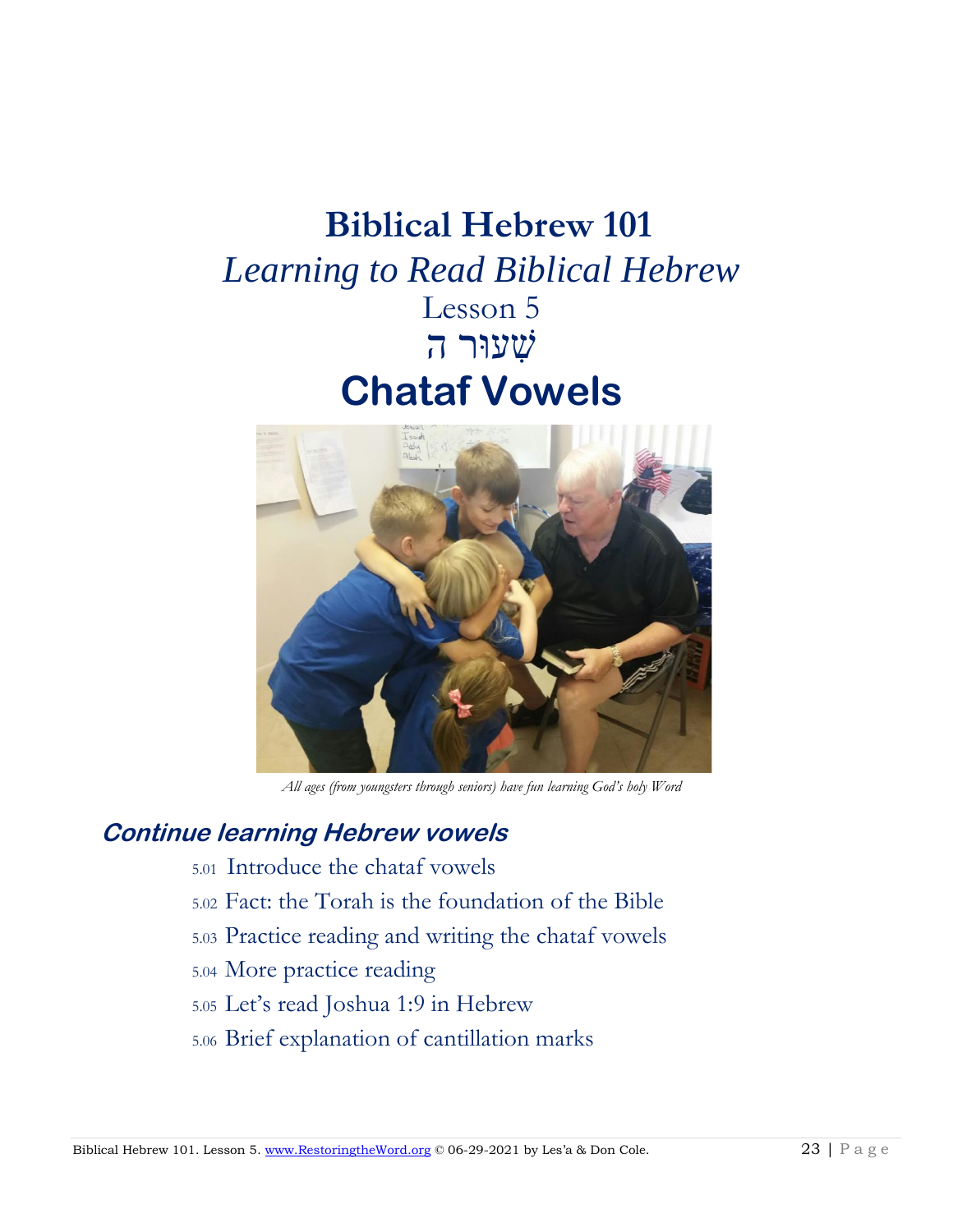## **In this lesson, we will learn the chataf\* vowels:**



#### **5.01 Introduce the chataf vowels**

- 1. Chataf vowels are a combination of a sheva  $(\cdot)$  plus a patach  $(\cdot)$ , segol  $(\cdot)$ , or a kamats  $(\cdot)$ .
- 2. They have a much quicker sound than their corresponding single vowel. They are also called half or reduced vowels.
- 3. Chataf vowels only appear under guttural letters. The guttural letters are: aleph  $(\mathbf{X})$ , hay  $(\mathbf{\vec{a}})$ , chet  $(\mathbf{\vec{b}})$ , avin  $(\mathbf{Y})$ , and sometimes resh  $(\mathbf{\vec{a}})$ .

| Chataf<br><b>Vowel</b> | Name of<br>vowel               | Sound of vowel                     | <b>Block vowel</b><br>with aleph | Write each chataf |
|------------------------|--------------------------------|------------------------------------|----------------------------------|-------------------|
| $\mathbb{Q}$           | ַחֲטַף פֵּתַח<br>chataf patach | ah as in spa; same sound as patach | Ķ                                |                   |
| $\mathbb{Q}$           | חֲטַף סֶגּוֹל<br>chataf segol  | ch as in bed; same sound as segol  | Ϋ,                               |                   |
| $\mathbb{Q}$           | ּחֲטַף קָמָץ<br>chataf kamats  | o as in row                        | אֲ                               |                   |

#### **5.02 FACT: the Torah is the foundation of the Bible**

Even though the Old Testament is at the front of today's Bibles and is the larger portion of the whole Bible, it is basically disregarded today with the exception of Psalms and Proverbs. Many traditional, mainstream Christians only study the Old Testament for its historical information and as an aid to understanding the Jews. To these Christians, the New Testament is the Scripture with greatest relevance.

Interesting fact: did you know that every book of the Bible has its foundation in the Torah?

Let us consider: what Scripture did Yeshua Himself study? The Torah (the first 5 books of the Bible). What Scripture did Paul and the early believers study? The Torah. How do we know? Because the Apostolic Scriptures had not yet been written.

**If** our goal is to live and to walk as our Messiah did, don't we think we should do the things He did, including studying the Scriptures He studied?

We are living in a very special time – God chose for US to live at this time and is allowing us the opportunity to help restore that which was lost in our understanding and study of Scripture.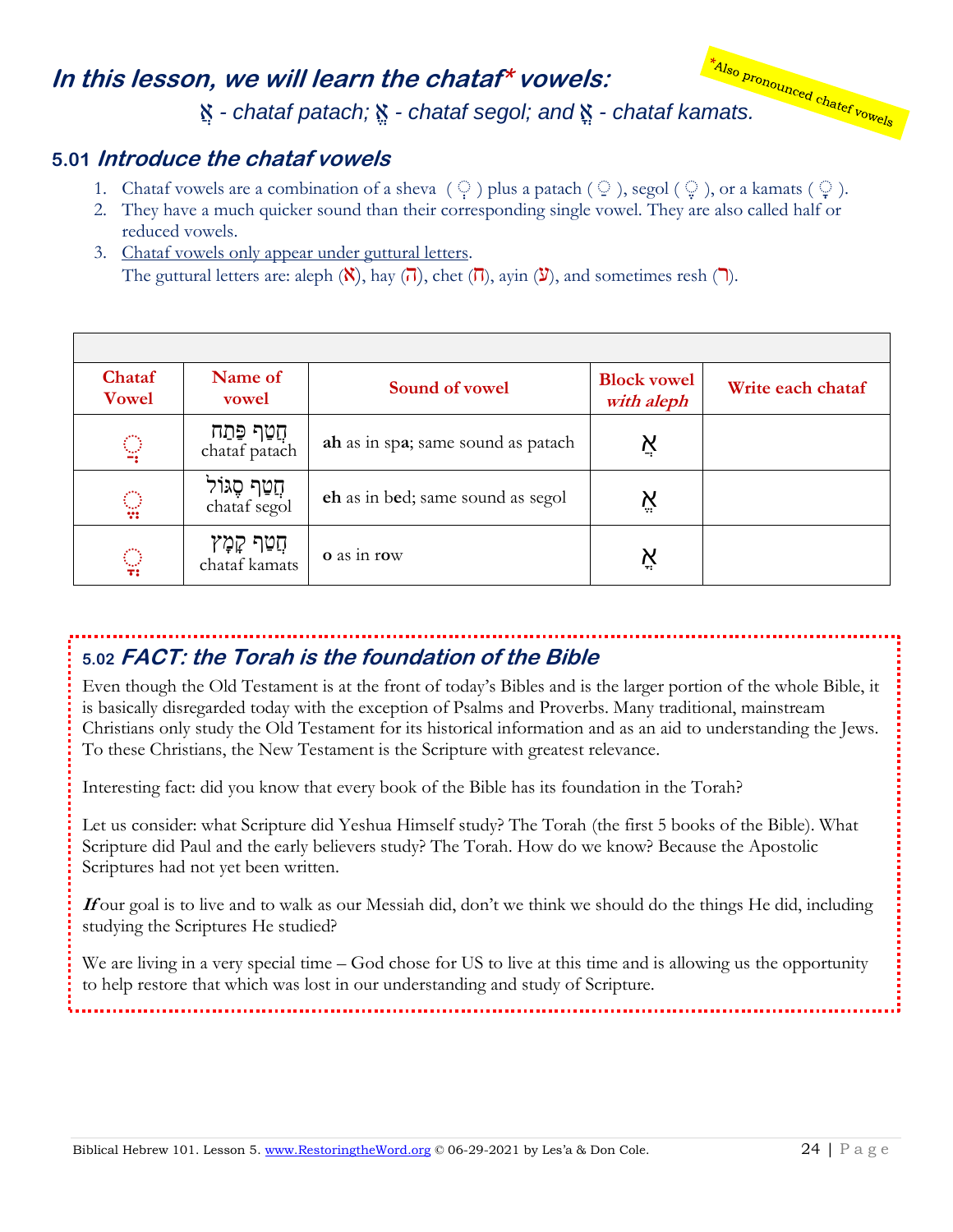$\mathsf{E}$ 

| <b>Chataf Vowels</b><br>Chataf vowels appear only under these guttural consonants $\aleph$ (aleph), $\frac{\pi}{\pi}$ (hay), $\aleph(\text{ayin})$ , $\pi$ (chet)<br>& sometimes $\supset$ (resh). |                          |                              |              |                      |  |  |  |
|----------------------------------------------------------------------------------------------------------------------------------------------------------------------------------------------------|--------------------------|------------------------------|--------------|----------------------|--|--|--|
| The chatafs are pronounced quicker and shorter than the regular segol and tsere.<br>$\bullet$                                                                                                      |                          |                              |              |                      |  |  |  |
| Letter                                                                                                                                                                                             | <b>Name</b>              | <b>Sound</b>                 | <b>Block</b> | Write letter & vowel |  |  |  |
| X                                                                                                                                                                                                  | aleph                    | silent                       | א            |                      |  |  |  |
| X                                                                                                                                                                                                  | aleph with chataf segol  | eh as in bed                 | Ä            |                      |  |  |  |
| Ņ                                                                                                                                                                                                  | aleph with chataf patach | ah as in spa                 | אֲ           |                      |  |  |  |
| Ķ                                                                                                                                                                                                  | aleph with chataf kamats | o (long O, as in row)        | Ķ            |                      |  |  |  |
| $\overline{\mathbf{u}}$                                                                                                                                                                            | hay                      | silent (as in hi)            | ה            |                      |  |  |  |
| $\prod_{i=1}^n$                                                                                                                                                                                    | hay with chataf segol    | heh as in hello              | Ű            |                      |  |  |  |
| $\overline{\mathbf{Q}}$                                                                                                                                                                            | hay with chataf patach   | hah as in ha                 | Ú            |                      |  |  |  |
| Ţļ                                                                                                                                                                                                 | hay with chataf kamats   | $ho$ (long $O$ , as in hold) | הָ           |                      |  |  |  |
| צ                                                                                                                                                                                                  | ayin                     | silent                       | ע            |                      |  |  |  |
| <b>Al</b>                                                                                                                                                                                          | ayin with chataf segol   | eh as in bed                 | Ä            |                      |  |  |  |
| Ņ                                                                                                                                                                                                  | ayin with chataf patach  | ah as in spa                 | لإ           |                      |  |  |  |
| ֹעֲ                                                                                                                                                                                                | ayin with chataf kamats  | o (long O, as in over)       | ڸٳ           |                      |  |  |  |
| π                                                                                                                                                                                                  | chet                     | ch as in Bach                | n            |                      |  |  |  |
|                                                                                                                                                                                                    | chet with chataf segol   | cheh as in chet              | Ü            |                      |  |  |  |
| הְ                                                                                                                                                                                                 | chet with chataf patach  | cha as is chataf             | ņ            |                      |  |  |  |
| Ţ                                                                                                                                                                                                  | chet with chataf kamats  | cho (long O, as in row)      | ņ            |                      |  |  |  |

Ξ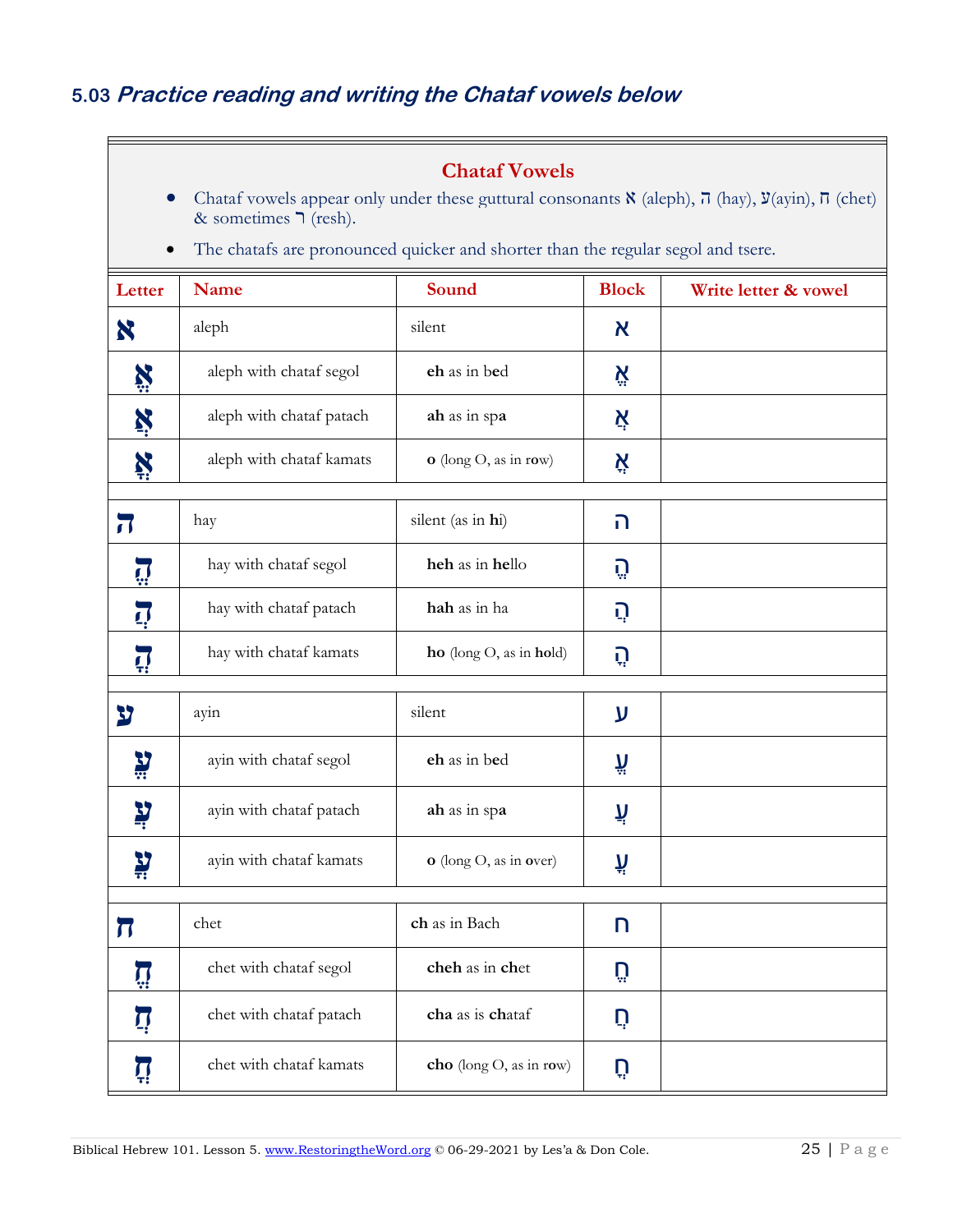#### **5.04 Now, we are going to practice putting these sounds together!**

Our objective is to become familiar with the letters and their sounds …. not to memorize words.

| <b>Read &amp; Write words below</b> |                                                                                                                                                                                                                                |                                                                                      |                                                        |  |  |  |
|-------------------------------------|--------------------------------------------------------------------------------------------------------------------------------------------------------------------------------------------------------------------------------|--------------------------------------------------------------------------------------|--------------------------------------------------------|--|--|--|
| <b>Hebrew</b>                       | <b>Translation</b>                                                                                                                                                                                                             | <b>Transliteration</b><br>(please, try to read before<br>looking at transliteration) | <b>Practice writing each word</b><br>(use block print) |  |  |  |
| אַהֲבָה                             | love (noun)                                                                                                                                                                                                                    | ah-hah- <mark>vah</mark>                                                             |                                                        |  |  |  |
| אֲדָמָה                             | earth, ground                                                                                                                                                                                                                  | ah-dah-mah                                                                           |                                                        |  |  |  |
| הָאֲדָמֶה                           | the earth (Gen 12:3)                                                                                                                                                                                                           | hah-ah-dah- <mark>mah</mark>                                                         |                                                        |  |  |  |
| תִטְא                               | sinner                                                                                                                                                                                                                         | chah-tah                                                                             |                                                        |  |  |  |
| אַשר                                | who, which, where, that                                                                                                                                                                                                        | ah-shehr                                                                             |                                                        |  |  |  |
| חֲטַף                               | chataf (also,<br>pronounced chatef) is a<br>half or reduced vowel.<br>(eg, the vowels we studied<br>in this lesson)                                                                                                            | chah-tahf                                                                            |                                                        |  |  |  |
| <u>יַצְשָׂה</u>                     | he will do, make<br>(Num 9:14)                                                                                                                                                                                                 | yah-ah- <mark>seh</mark>                                                             |                                                        |  |  |  |
| אֱמֶת                               | truth                                                                                                                                                                                                                          | eh-meht                                                                              |                                                        |  |  |  |
| תֲזַק                               | strong (imperative or<br>command)                                                                                                                                                                                              | chah-zahk                                                                            |                                                        |  |  |  |
| וְאֵמְץ                             | & courage (&<br>courageous)                                                                                                                                                                                                    | veh-eh-mahtz                                                                         |                                                        |  |  |  |
| חֲזַק וָאֱמָץ                       | "Be strong and of good courage"<br>Congratulations said to Torah service participants<br>at the end of Torah service. (Deut 31:6, 7, 23; Josh<br>1:6, 7, 9, 18, 10:25; 2Sam 10:12; 1Chron 19:13, 22:13,<br>28:20; 2Chron 32:7) | chah-zahk veh-eh-mahtz                                                               |                                                        |  |  |  |

#### **Always remember read: right to left and top to bottom.**

<sup>Tip</sup> Normally when there are 2 segols in a 3-4 letter word, the accent is on the first segol. However, when a word has a chataf segol and a segol, the accent remains on the final syllable; it does not move to the first.

Examples: גֲבֶלָץ & אֱמֶת ineither of these two words has two segols; each word has a chataf segol (a half or reduced vowel) & only segol, so the accent remains on the final syllable.

At work, I'm starting to count using the Hebrew alpha-numeric numerals! BO